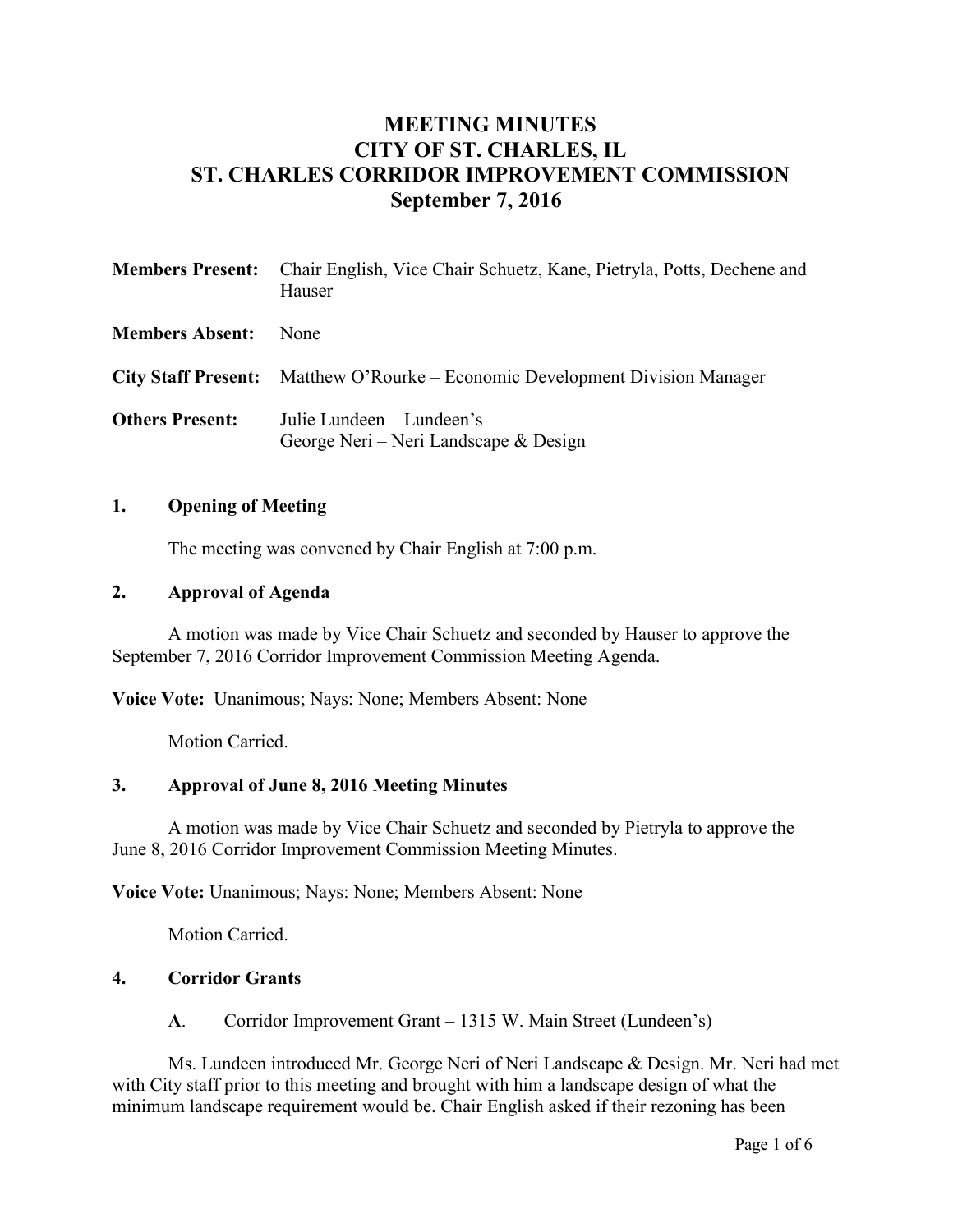approved. Ms. Lundeen said they are in the middle of that and would not begin the landscape project until March 2017 at the earliest. Currently, they are waiting receipt of their No Further Remediation (NFR) Letter from the Environmental Protection Agency (EPA) that they filed for in the summer. O'Rourke clarified with Ms. Lundeen that she was not planning on having the landscape plan/grant to be approved on Monday, September  $12^{th}$ . Ms. Lundeen stated that she has not reached that point yet.

Mr. Neri passed out copies of the landscape plan to all members with both Ms. Lundeen and Mr. Neri stating that they welcome any suggestions and guidance. On the 14<sup>th</sup> Street side, it shows the double drive entrance has been closed off and the City suggested they keep a portion of grass in the landscape along 14<sup>th</sup> Street for salt issues. This would also prevent the landscape from washing into the street, stated Chair English. Mr. Neri referred to the landscape plans – explaining some of the plantings they would incorporate: *Black-eyed Susan's, Karl Forester Grass,* a hedge *of Dwarf Lilac, Hydrangea's, Little Blue Stem,* a *Serviceberry* with *Daylilies* going around the perimeter, and two *Blue Spruce* in the corner of the property. The *Serviceberry* and *Blue Spruce* would meet the tree requirements for this property and everything would cover at least 75 % of linear feet as well as being 3 feet high at maturity for blockage. Mr. Neri also provided photographs of all of the plants as well as the associated cost.

O'Rourke clarified that when they are talking about meeting the zoning ordinance code requirements – you are required to have 75% of the frontage landscaped and 50% of this has to be 30 inches tall. Also, you are also required to have one type of tree – ornamental, evergreen or shade per every linear 50 feet. The way the ordinance was rewritten a few years ago, the City can help pay for the items the Zoning Ordinance requires but the applicant must go above and beyond the minimum code. Chair English commented that all of the items they have selected are all very hardy and suggested intermixing something that would provide color earlier in the season before *Black-eyed Susan's* come to full bloom in August and September. Mr. Neri stated that there will be D*aylilies* in that area - Mr. Neri and Ms. Potts thought *Allium* or *Peek-a-boo Daylilies* might also be good additions.

Mr. Neri said he may build a wall along the back side of the property and have a foot high berm in that area to build it up a bit and add some out-cropping. His understanding was that the berm could not be over a foot high because of the utilities. This berm would be located in a sunny area of the property and Ms. Potts suggested adding some yellow *Sedum* groundcover in there for color. Mr. O'Rourke thought another option would be to add some decorative fencing in that location.

Chair English asked Ms. Potts and Ms. Dechene what plant varieties they would suggest adding to the overall landscape plan. Ms. Dechene asked how committed Mr. Neri was to having *Karl Forester* Grasses. He stated that his other option would be *Prairie Dropseed*. Ms. Dechene suggested *Panicum Virgatum* and Mr. Neri thought that may begin to get too tall and it doesn't stay as neat and close together. Ms. Dechene agreed and stated that both *Prairie Dropseed* and *Panicum Virgatum* are native's and since he will be using some grasses, it would be great to select one of them if possible. Ms. Potts stated that *Black-eyed Susan's* look really great in front of grasses – she suggested maybe opening that bed up a little more and include them in this area too. Chair English mentioned that there is a relatively new office complex on Route 59 near the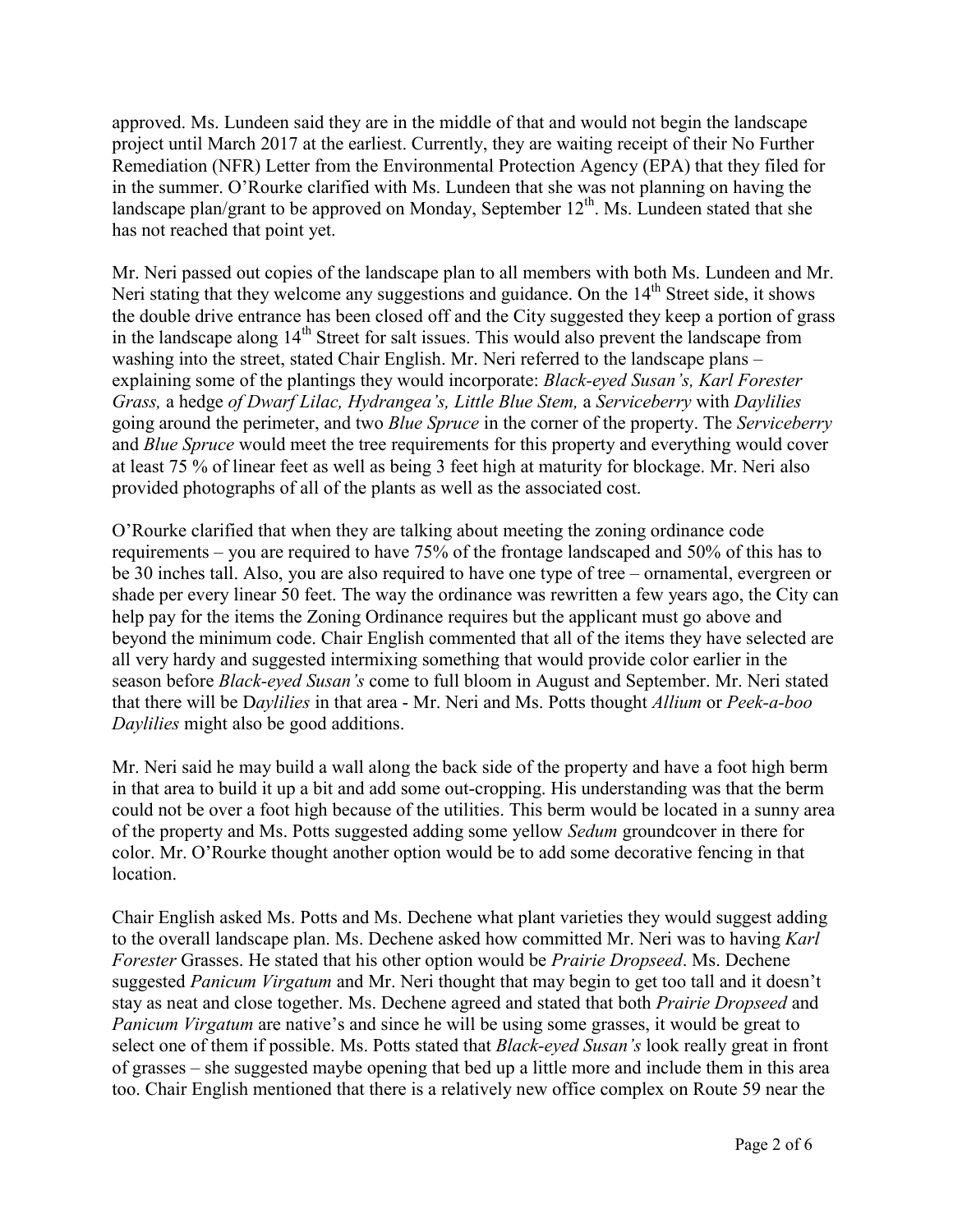tollway, where many native grasses have been used; however, the placement of the grasses has created the look of a formal garden instead of having them spaced less perfectly to look more natural. Ms. Hauser added that when you have plantings displayed in a line – when something fails - it really shows with an open space in that line. Mr. O'Rourke suggested meeting the screening requirement by having them grouped together.

Vice Chair Schuetz confirmed with everyone that the area of where the large planting will be – at the corner of Route 64 and 14<sup>th</sup> Street – is asphalt. Ms. Lundeen stated that they are aware of that needs to be removed. She added that this is part of the commitment they are making to improve and further enhance this property.

Vice Chair Schuetz asked what kind of evergreens are to be included and why *Black-eyed Susan's* were chosen instead of *Purple Coneflower*. Mr. Neri said there will be three *Juniper Blue Muffin* and two *Blue Spruce and he chose Black-eyed Susan's* because he feels they would do better than the *Purple Coneflower* and that they would grow together with the grasses to provide a solid, ground cover effect. The *Colorado Blue Spruce* evergreens were selected to provide additional color. Ms. Potts asked if there was any room to add some lower bushes around the entrance area where the *Blue Spruce* would be located. Mr. Neri said there would be room to add something additional. Vice Chair Schuetz asked how they felt about *White Firs*. Mr. Neri stated that they are normally not as hardy. Ms. Potts said the *Blue Spruce* is as hardy as you can get for the space – even though they will get large. Ms. Lundeen stated that would be fine on that side of the property as it will provide a screen effect. Vice Chair Schuetz suggested adding one more *Blue Spruce*. Mr. O'Rourke said that having one more tree would help them get past the minimum tree requirement.

Ms. Lundeen asked Mr. O'Rourke to explain what they look for with regards to upgrading a landscape project. The reason it is so vague, is that when you are dealing with a landscape project, you never know what you will need, explained Mr. O'Rourke. We are looking for concepts and ideas that go above and beyond plants that minimally meet the requirement. Adding more variety in plants is one way to do it – adding more hardscape features like outcropping and ornamental fencing is another way – something to create unique visual interest with no monetary minimum in place. Mr. O'Rourke stated that his concern was his budget. The current total amount for this project is \$7,540 with the City's 50% portion being \$3,770. This total could increase with the implementation of suggested plantings by members of the Commission. Mr. O'Rourke said that there is about \$14,000 remaining in this year's budget with one other potential grant to be considered at tonight's meeting. Even if this project is approved during this budget year, the project does not have to be completed until the end of the next fiscal year. Mr. O'Rourke said he would prefer to approve their plan during this fiscal year while he has the money. Mr. Neri will need to submit a revised budget as well as a drawing of their revised landscape plan to present to the Corridor Improvement Commission again.

Mr. Neri asked how the payment of this grant is handled. Mr. O'Rourke stated that this is a matching grant program  $-50/50$ . The City pays half of the total amount except for the design fee - the City pays up to 75% of that. Ms. Lundeen confirmed that they will go back and re-do the design, incorporating as many of their suggestions as possible and go from there. Mr. O'Rourke stated that there could be a few more comments that come out of the next meeting –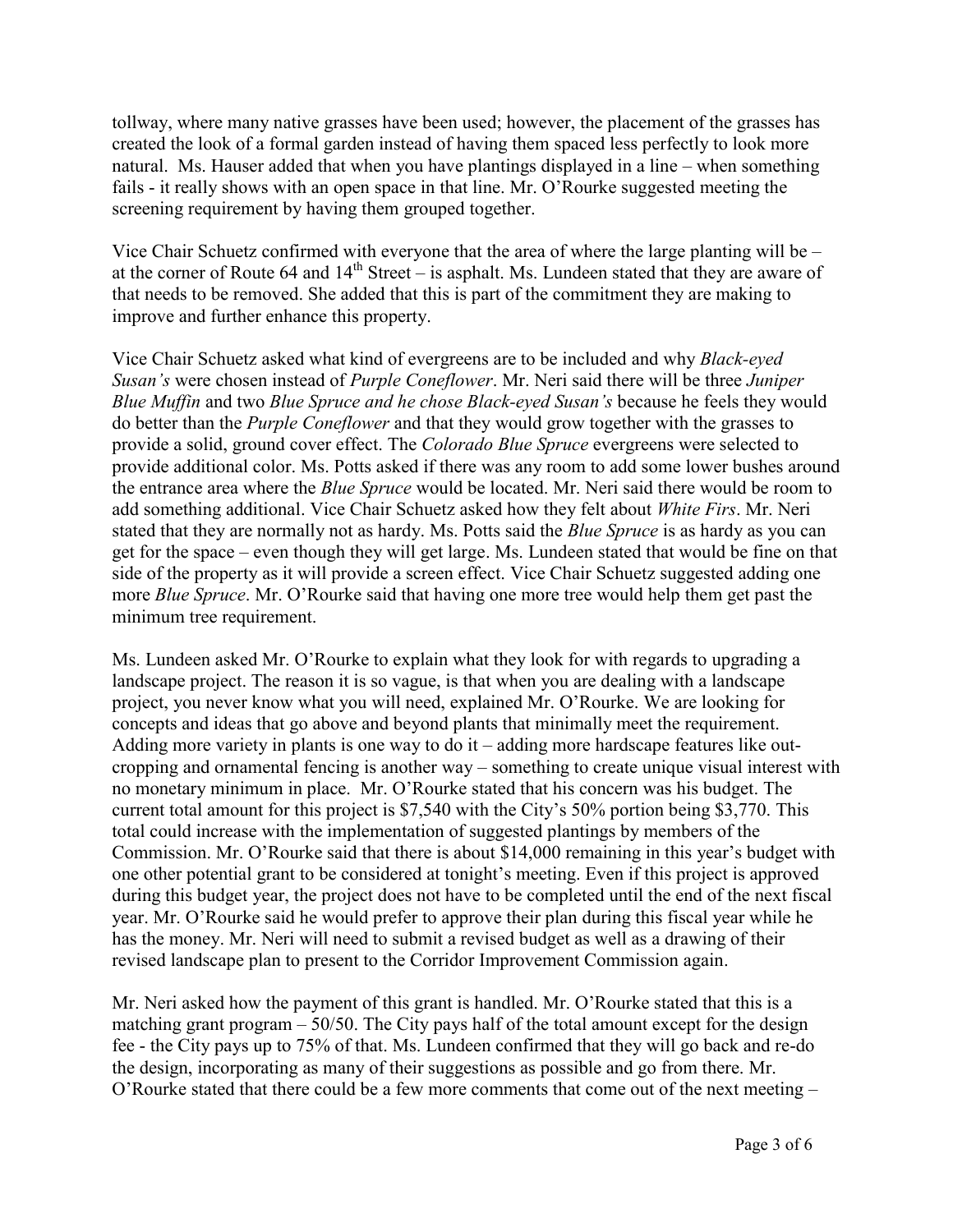the Commission needs to make a formal recommendation and then Mr. O'Rourke will present it at the following P&D Committee Meeting. Mr. Pietryla asked if they could provide more specific guidelines – implement a wall instead of a fence – as an example. Chair English replied that he would prefer to leave that up to the designers to create what they feel looks best. Ms. Kane asked if we would ever pay for anything like a gate. Chair English stated that there would be a good possibility that something like that would be covered. Ms. Kane provided the name of two individuals who could produce something like this if Mr. Neri is interested – Mr. Jim O'Connor and Mr. Keith Allen. Mr. O'Rourke stated that there could be a concern with snow plowing if a gate were to be added – this is a very narrow area. Chair English stated that they will leave it up to the designer – if he feels he can work it in – let him present it to the group.

## **B.** Corridor Improvement Grant – 2601 E. Main Street (Warwick Publishing)

Ms. Potts said that this is a very simple plan. The entire Warwick parking lot was re-surfaced with landscaping implemented over one year ago this fall. They also tore out the sidewalk that went along the foundation and put a curb in there with the distance between the wall and the curb being about  $3\frac{1}{2}$  feet. All drainage work has been added, all of the water has been tiled, pumped and is going out into the sewers. Now they just want to make this area look clean. Using *Pachysandra,*which is green, and *Carex Grass* – which tolerates shade and this variety would be a bright yellow standing about  $12 - 15$  inches tall. The windows are about 3 feet tall so you don't want anything too high. Ms. Potts said that she would also add *Limelight Hydrangea's to* give a little more color and a little more height. At either corners and at the entrances, *Green Mountain Boxwoods* would be added. This will provide some structure and year round color at the entrances. The plantings selected will keep it simple, provide color all year long and additions can be made easily. Ms. Potts said that Warwick is very pleased with how their property looks and they are grateful that Ms. Potts approached them about landscape improvement grants that are available. The total amount is \$5,409.75 with the City's 50% portion being \$2,705.

A motion was made by Vice Chair Schuetz and seconded by Ms. Kane to recommend approval of a landscape plan created by Evergreen Landscape and Associates Design for implementation at Warwick Publishing.

**Voice Vote:** Unanimous; Nays: None; Members Absent: None; Abstain: Potts

Motion Carried.

**C.** Corridor Improvement Grant 1625 E. Main Street (Colonial Café)

Mr. O'Rourke passed out landscape plans for this location to all members. Ms. Potts asked what the design fee was for the last project and Mr. O'Rourke said it was \$300. Ms. Potts said that this is two-fold plan. One of the meeting materials displays plans with regards to re-doing the walkway. Mr. Anderson would like to remove the 24 x 24 inch irregular squares (steppers) and pour concrete and that would become the walkway to the building which will also be wheel chair accessible.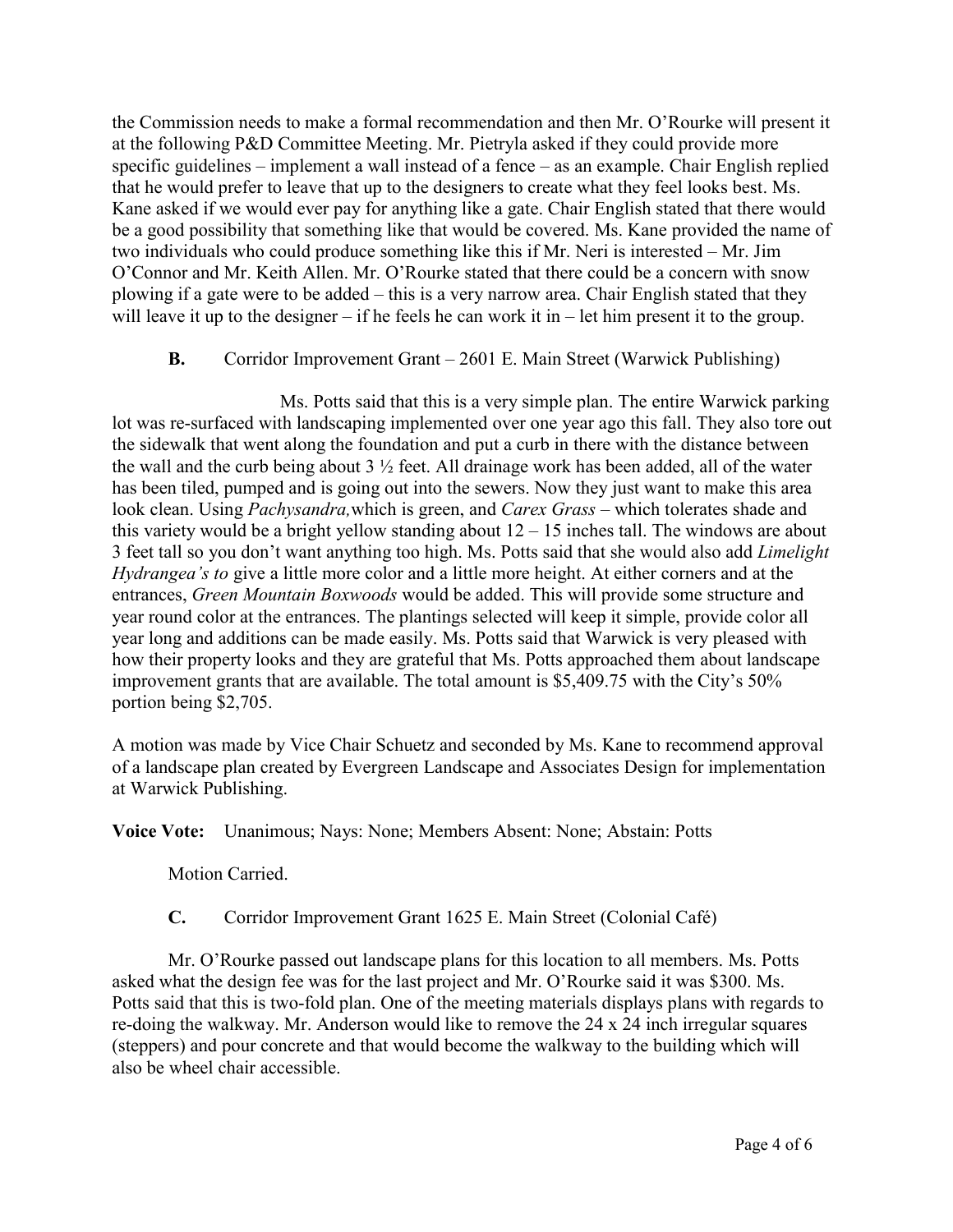Ms. Potts drew everyone's attention to the edging of boulders that are in place as you walk into the entrance on this property. There will be a couple of additional boulders added on either side of the sidewalk once the concrete is poured. The proposal also includes Typar fabric and wash gravel. That is for placement along the building so when the rainwater comes down it goes into the ground.

Ms. Potts said the plantings will include *Lilacs, Spirea, Yews, Hydrangeas*, and a fragrant *Viburnum, Gro-low Sumac* and some small grasses. On either side of the walkway, *Lilyturf* will be added. Some of the *Daylilies* existing on the property will be regrouped with *Spirea* and *Rudbeckia* and added into the flower bed for color. Ms. Potts stated that the walkway will be added and the plantings will follow in the spring. Mr. O'Rourke said that with regards to the budget, it would be best to table this for now and approve this grant at a later date – in spring 2017. At that time, they will know what the final revised figure for the Lundeen's project will be. Ms. Potts said the total cost for this improvement at Colonial would be \$7,700. If there is not enough money left in this year's budget, they can still approve this in the spring and utilize funding from the next fiscal year.

A motion was made by Ms. Dechene and seconded by Vice Chair Schuetz to table approval of a Corridor Improvement Grant for Colonial Café until an application is received.

**Voice Vote:** Unanimous; Nays: None; Members Absent: None; Abstain: Potts

Motion Carried.

## **5**. **Additional Business from Corridor Commission Members, Public or Staff**

Ms. Kane took photographs of flowers in pots that are located on  $7<sup>th</sup>$  Avenue and Route 38 in Geneva. Mr. O'Rourke said the pots in front of the Shell Gas Station on Main Street, the City paid for through the grant that they were awarded. Some building owners in the downtown areas have started putting pots of plants out on their own. Ms. Kane said she will find out who covers the cost involved for the display of those plants in Geneva. Mr. O'Rourke said the thought would be to find somebody like the Eagle Scouts or a volunteer group that would be willing to come out and install it.

Ms. Kane asked what the intentions are regarding the plantings that were going to be implemented along the west side of The Finery Restaurant. Mr. O'Rourke said they did get reimbursed for that but they found that area requires much more preparation before anything can be planted there.

Ms. Kane stated that she thinks the landscape at Thompson Middle School continues to look great – and everyone agreed. She suggested, as a Commission, sending a note acknowledging how nice it looks and for providing such terrific care. Mr. O'Rourke said he would find out who is responsible for maintaining that landscape.

Chair English thought these were all good ideas and something they can work on during the fall and winter months.